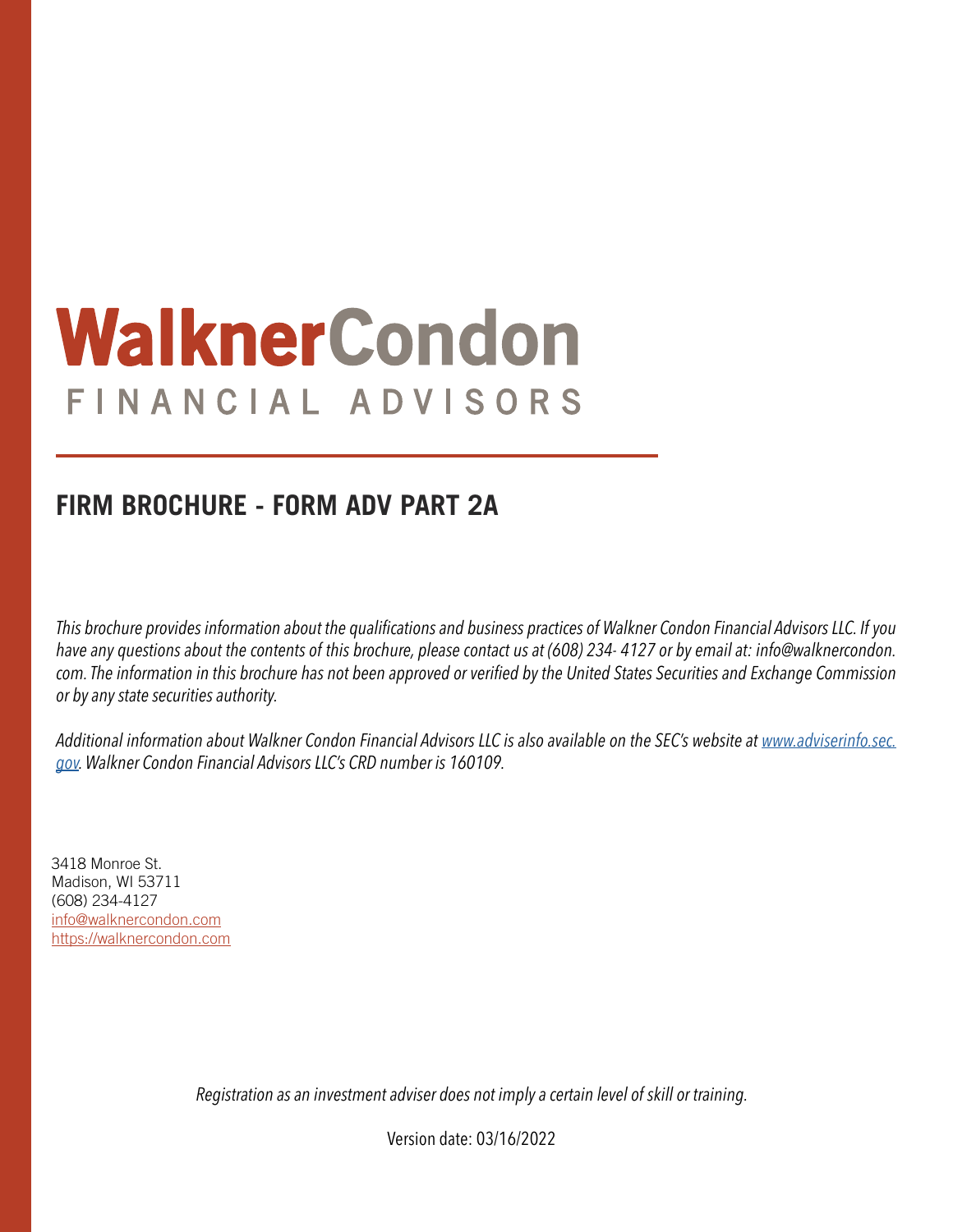# **ITEM 2: MATERIAL CHANGES**

Since the most recent filing of Form ADV Part 2A dated November 4, 2021, the firm has added comprehensive financial planning and fixed-fee financial planning services. Please see Items 4 and 5 for details.

#### Future Changes

From time to time, we may amend this Disclosure Brochure to reflect changes in our business practices, changes in regulations, and routine annual updates as required by the securities regulators. Either this complete Disclosure Brochure or a Summary of Material Changes shall be provided to each Client annually and if a material change occurs in the business practices of Walkner Condon Financial Advisors

At any time, you may view the current Disclosure Brochure online at the SEC's Investment Adviser Public Disclosure website at http://www.adviserinfo.sec.gov by searching for our firm name or by our CRD number 160109.

You may also request a copy of this Disclosure Brochure at any time, by contacting us at (608) 234- 4127.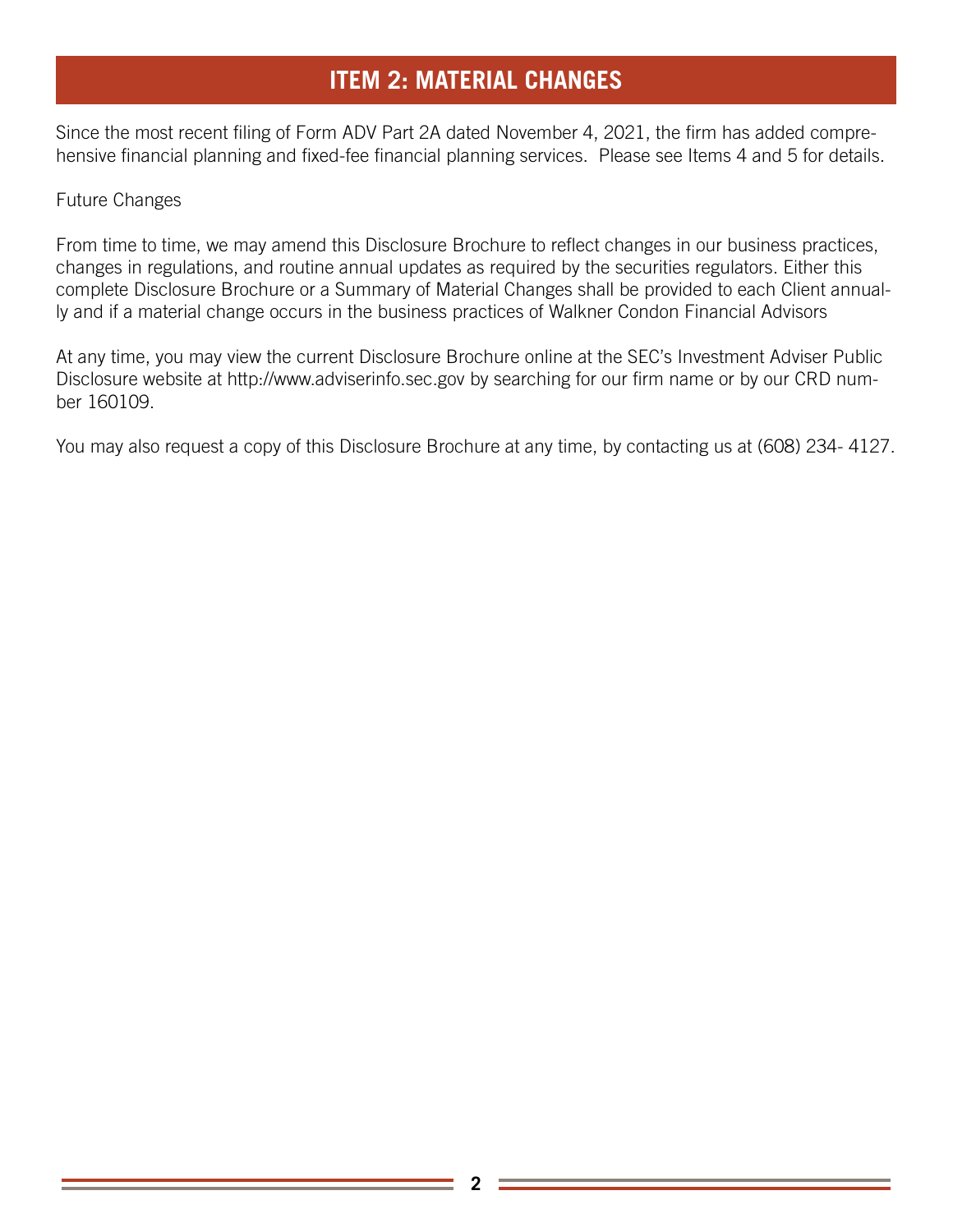# **ITEM 3: TABLE OF CONTENTS**

| Item 11: Code of Ethics, Participation or Interest in Client Transactions and Personal Trading11-12 |  |
|-----------------------------------------------------------------------------------------------------|--|
|                                                                                                     |  |
|                                                                                                     |  |
|                                                                                                     |  |
|                                                                                                     |  |
|                                                                                                     |  |
|                                                                                                     |  |
|                                                                                                     |  |
|                                                                                                     |  |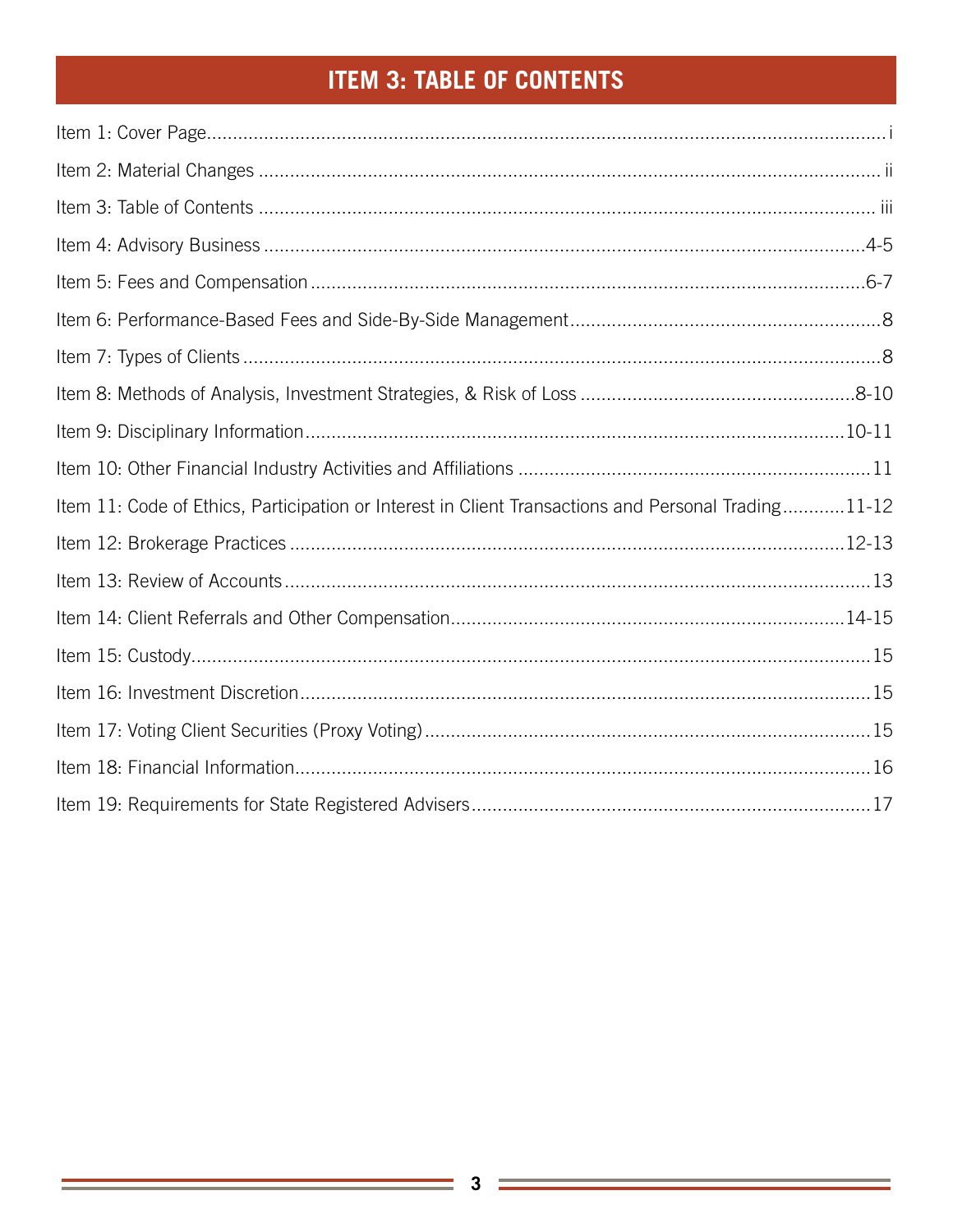# **ITEM 4: ADVISORY BUSINESS**

## **A. DESCRIPTION OF THE ADVISORY FIRM**

Walkner Condon Financial Advisors LLC (hereinafter "WCFA") is a Limited Liability Company organized in the State of Wisconsin. The firm was formed in December 2011, and the principal owners are Clinton Thomas Walkner, Nathan Michael Condon and Jonathon Thomas Jordan.

### **B. TYPES OF ADVISORY SERVICES**

#### **Portfolio Management Services**

WCFA offers ongoing portfolio management services based on the individual goals, objectives, time horizon, and risk tolerance of each client. WCFA creates an Investment Policy Statement for each client, which outlines the client's current situation (income, tax levels, and risk tolerance levels). Portfolio management services include, but are not limited to, the following:

- Investment strategy
- Personal investment policy
- Asset allocation
- Asset selection
- Risk tolerance
- Regular portfolio monitoring

WCFA evaluates the current investments of each client with respect to their risk tolerance levels and time horizon. WCFA will request discretionary authority from clients in order to select securities and execute transactions without permission from the client prior to each transaction. Risk tolerance levels are documented in the Investment Policy Statement, which is given to each client.

WCFA seeks to provide that investment decisions are made in accordance with the fiduciary duties owed to its accounts and without consideration of WCFA's economic, investment or other financial interests. To meet its fiduciary obligations, WCFA attempts to avoid, among other things, investment or trading practices that systematically advantage or disadvantage certain client portfolios, and accordingly, WCFA's policy is to seek fair and equitable allocation of investment opportunities/transactions among its clients to avoid favoring one client over another over time. It is WCFA's policy to allocate investment opportunities and transactions it identifies as being appropriate and prudent among its clients on a fair and equitable basis over time.

#### **Selection of Other Advisers**

WCFA may direct clients to third-party investment advisers to manage all or a portion of the client's assets. Before selecting other advisers for clients, WCFA will always ensure those other advisers are properly licensed or registered as an investment adviser. WCFA conducts due diligence on any third-party investment adviser, which may involve one or more of the following: phone calls, meetings and review of the third-party adviser's performance and investment strategy. WCFA then makes investments with a third-party investment adviser by referring the client to the third-party adviser. WCFA will review the ongoing performance of the third-party adviser as a portion of the client's portfolio.

#### **Comprehensive Financial Planning**

This service involves working one-on-one with a planner over an extended period of time. By paying a fixed monthly fee, Clients get to work with a planner who will work with them to develop and implement their plan. The planner will monitor the plan, recommend any changes and ensure the plan is up to date.

Upon desiring a comprehensive plan, a Client will be taken through establishing their goals and values around money. They will be required to provide information to help complete the following areas of analysis: net worth, cash flow, insurance, credit scores/reports, employee benefits, retirement planning, insurance, investments, college planning, and estate planning. Once the Client's information is reviewed, their plan will be built and analyzed, and then the findings, analysis and potential changes to their current situation will be reviewed with the Client. Clients subscribing to this service will receive a written or an electronic report, providing the Client with a detailed financial plan designed to achieve his or her stated financial goals and objectives. If a follow-up meeting is required, we will meet at the Client's convenience. The plan and the Client's financial situation and goals will be monitored throughout the year and follow-up phone calls and emails will be made to the Client to confirm that any agreed upon action steps have been carried out. On no less than an annual basis, there will be a full review of this plan to ensure its accuracy and ongoing appropriateness. Any needed updates will be implemented at that time.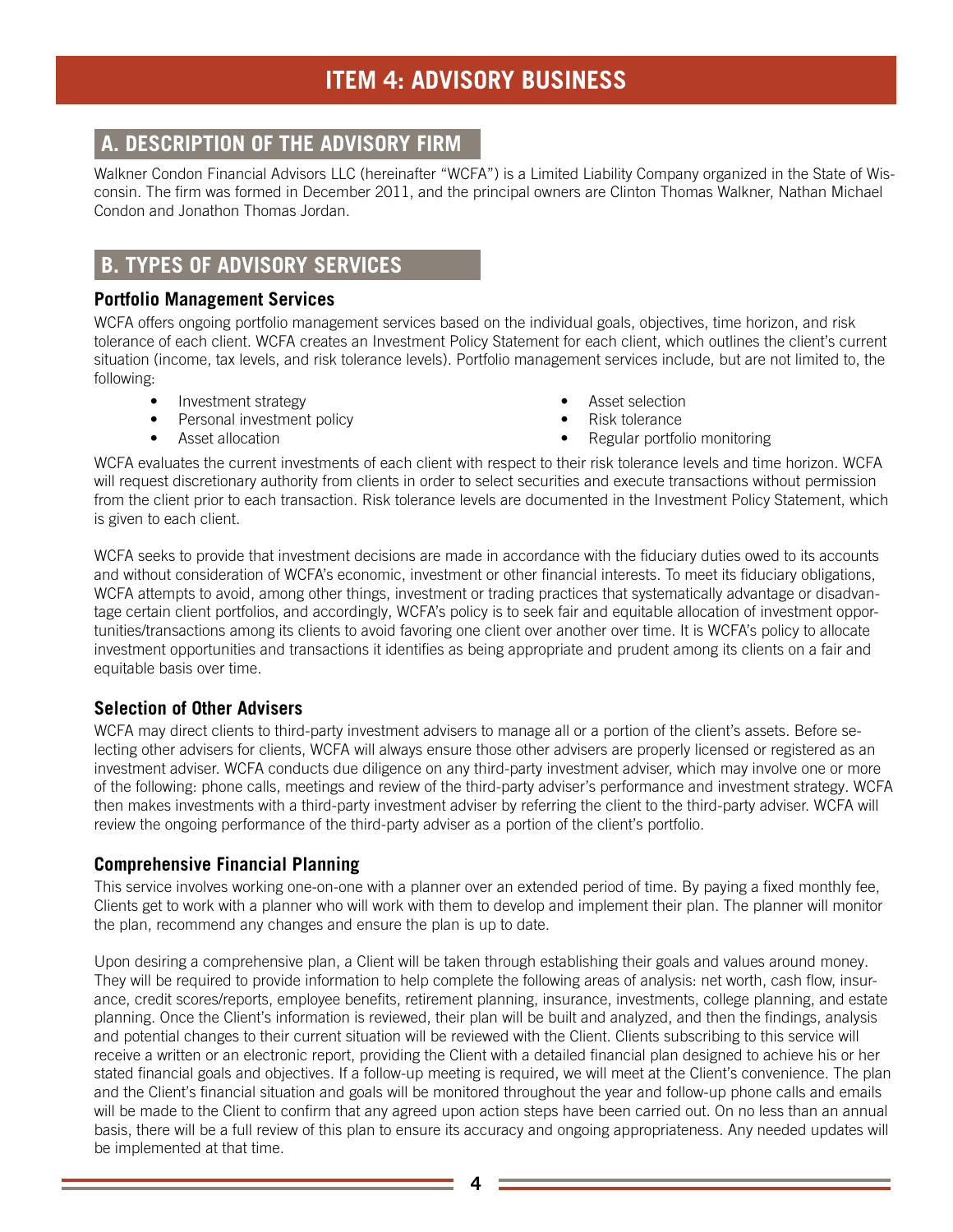#### **Financial Planning**

Financial Planning is also offered on a fixed fee or hourly basis. Financial planning involves an evaluation of a Client's current and future financial state by using currently known variables to predict future cash flows, asset values, and withdrawal plans. The key defining aspect of financial planning is that through the financial planning process, all questions, information, and analysis will be considered as they affect and are affected by the entire financial and life situation of the Client. Financial planning topics may include, but are not limited to: investment planning; life insurance; tax concerns; retirement planning; college planning; and estate planning, and debt/credit planning.

#### **Services Limited to Specific Types of Investments**

WCFA generally limits its investment advice to mutual funds, fixed income securities, real estate funds, insurance products including annuities, equities, ETFs (including ETFs in the gold and precious metal sectors), treasury inflation protected/inflation-linked bonds and non-U.S. securities. WCFA may use other securities as well to help diversify a portfolio when applicable.

### **C. CLIENT-TAILORED SERVICES & CLIENT-IMPOSED RESTRICTIONS**

WCFA offers the same suite of services to all of its clients. However, specific client investment strategies and their implementation are dependent upon the client Investment Policy Statement which outlines each client's current situation (income, tax levels, and risk tolerance levels). Clients may impose restrictions in investing in certain securities or types of securities in accordance with their values or beliefs. However, if the restrictions prevent WCFA from properly servicing the client account, or if the restrictions would require WCFA to deviate from its standard suite of services, WCFA reserves the right to end the relationship.

## **D. WRAP-FEE PROGRAMS**

A wrap fee program is an investment program where the investor pays one stated fee that includes management fees, transaction costs, and certain other administrative fees. WCFA does not participate in wrap fee programs.

## **E. ASSETS UNDER MANAGEMENT**

WCFA has the following assets under management:

| <b>DISCRETIONARY AMOUNTS</b> | NON-DISCRETIONARY AMOUNTS DATE CALCULATED |               |
|------------------------------|-------------------------------------------|---------------|
| $\frac{1}{2}425,251,371$     | \$33,984,192                              | DECEMBER 2021 |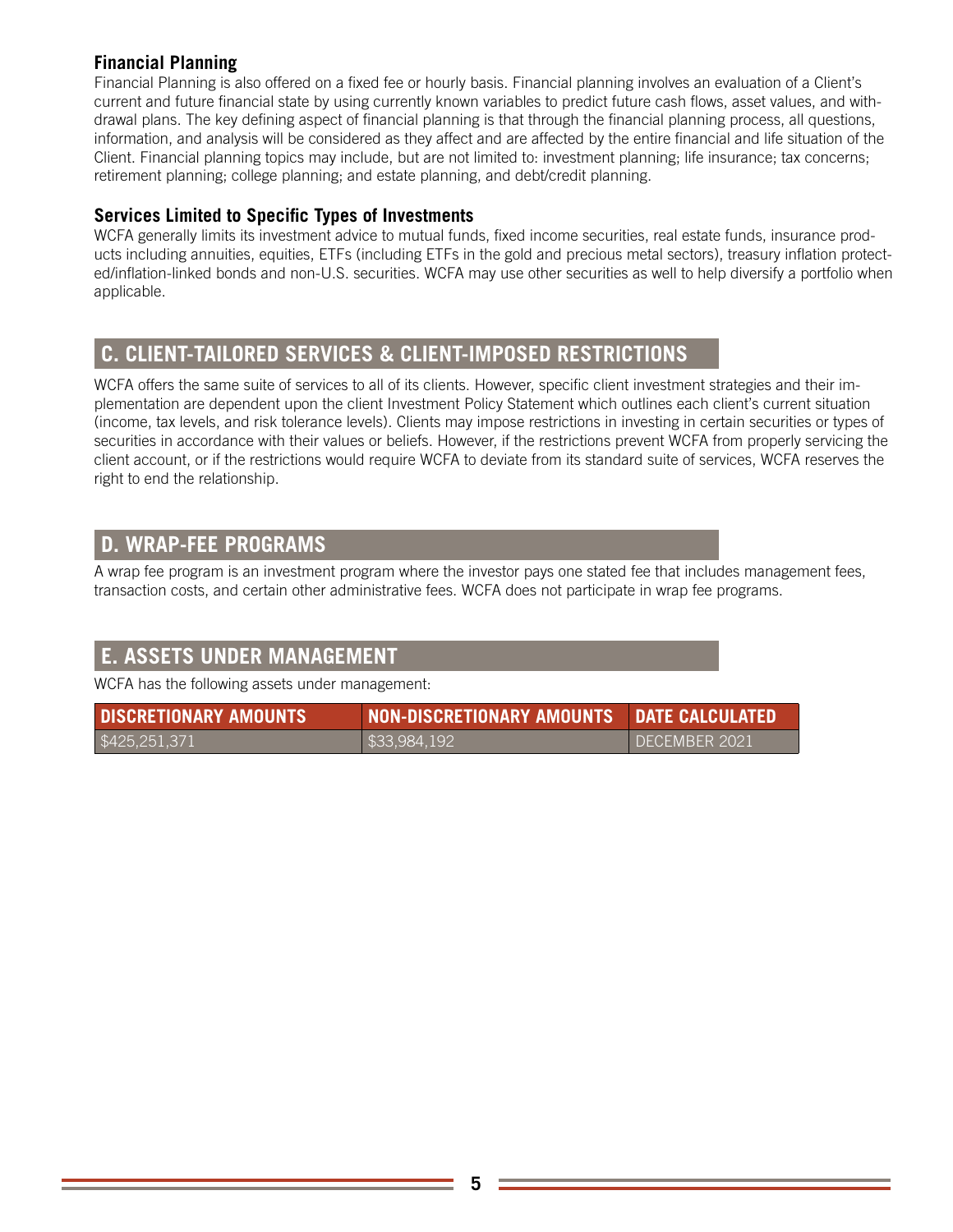# **A. FEE SCHEDULE**

#### **Portfolio Management Fees**

| <b>TOTAL ASSETS UNDER MANAGEMENT</b> | <b>ANNUAL FEES</b> |
|--------------------------------------|--------------------|
| $$0 - $1,000,000$                    | $1.00\%$           |
| $$1,000,000 - $3,000,000$            | 0.75%              |
| $$3,000,000 - $5,000,000$            | 0.50%              |
| \$5,000,000 - AND UP                 | 0.25%              |

WCFA uses the value of the account as of the last business day of the billing period, after taking into account deposits and withdrawals, for purposes of determining the market value of the assets upon which the advisory fee is based.

These fees are generally negotiable and the final fee schedule will be memorialized in the client's advisory agreement. Clients may terminate the agreement without penalty for a full refund of WCFA's fees within five business days of signing the Investment Advisory Contract. Thereafter, clients may terminate the Investment Advisory Contract generally with 30 days' written notice.

#### **Selection of Other Advisers Fees**

WCFA will receive its standard fee on top of the fee paid to the third party adviser. This relationship will be memorialized in each contract between WCFA and each third-party adviser. The fees will not exceed any limit imposed by any regulatory agency. Specifically WCFA may direct clients to Morningstar Investment Solutions.

These fees are negotiable.

#### **Financial Planning Fees**

#### **COMPREHENSIVE FINANCIAL PLANNING**

Ongoing Financial Planning consists of an upfront charge of \$2,500 and an ongoing fee that is paid monthly, in arrears, that will range from \$2,500 to \$10,000 per month. The fee may be negotiable in certain cases. This service may be terminated with 30 days' notice. Upon termination of any agreement, the fee will be prorated and any unearned fee will be refunded to the Client.

The upfront portion of the Comprehensive Financial Planning fee is for Client onboarding, data gathering, and setting the basis for the financial plan. This work will commence immediately after the fee is paid, and will be completed within the first 30 days of the date the fee is paid. Therefore, the upfront portion of the fee will not be paid more than 6 months in advance.

#### **PROJECT-BASED FINANCIAL PLANNING**

Financial Planning will generally be offered on a fixed fee basis. The fixed fee will be agreed upon before the start of any work. The fixed fee can range between \$1,500 and \$7,500. The fee is negotiable. In the event of early termination, any prepaid but unearned fees will be refunded to the Client and any completed deliverables of the project will be provided to the Client and no further fees will be charged.

#### **HOURLY FEES**

The negotiated hourly fee for these services is between \$150 and \$300.

Clients may terminate the agreement without penalty, for full refund of WCFA's fees, within five business days of signing the Financial Planning Agreement. Thereafter, clients may terminate the Financial Planning Agreement generally upon written notice.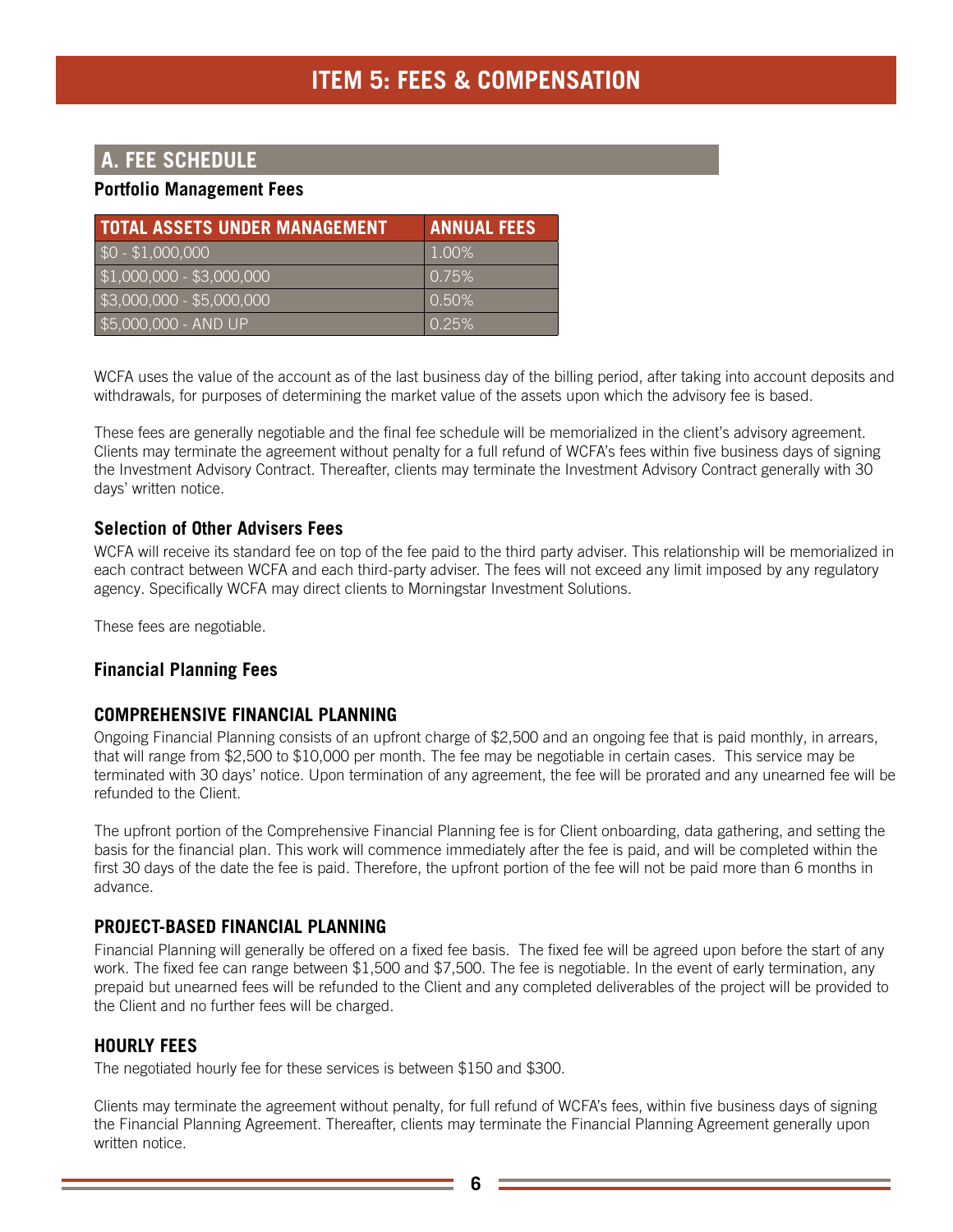# **B. PAYMENT OF FEES**

*In some cases, WCFA may collect fees on a different frequency, that will be completed on a case-by-case basis and documented in the client agreement.*

#### **Payment of Portfolio Management Fees**

Asset-based portfolio management fees are withdrawn directly from the client's accounts with client's written authorization on a monthly basis. Fees are paid in arrears.

#### **Payment of Selection of Other Advisers Fees**

Fees for selection of Morningstar Investment Solutions as third-party advisers are withdrawn directly from the client's accounts with client's written authorization. Fees are paid quarterly in arrears.

#### **Payment of Financial Planning Fees**

Financial planning fees are paid via electronic funds transfer or check.

Hourly and fixed fee financial planning fees are paid 50% in advance, but never more than six months in advance, with the remainder due upon presentation of the plan.

#### **C. CLIENT RESPONSIBILITY FOR THIRD-PARTY FEES**

Clients are responsible for the payment of all third-party fees (i.e. custodian fees, brokerage fees, mutual fund fees, transaction fees, etc.). Those fees are separate and distinct from the fees and expenses charged by WCFA. Please see Item 12 of this brochure regarding broker-dealer/custodian.

## **D. PREPAYMENT OF FEES**

WCFA collects certain fees in advance and certain fees in arrears, as indicated above. Refunds for fees paid in advance but not yet earned will be refunded on a prorated basis and returned within fourteen days to the client via check, or return the deposit back into the client's account.

For hourly fees that are collected in advance, the fee refunded will be the balance of the fees collected in advance minus the hourly rate times the number of hours of work that has been completed up to and including the day of termination.

## **E. OUTSIDE COMPENSATION FOR THE SALE OF SECURITIES TO CLIENTS**

Neither WCFA nor its supervised persons accept any compensation for the sale of investment products, including asset-based sales charges or service fees from the sale of mutual funds.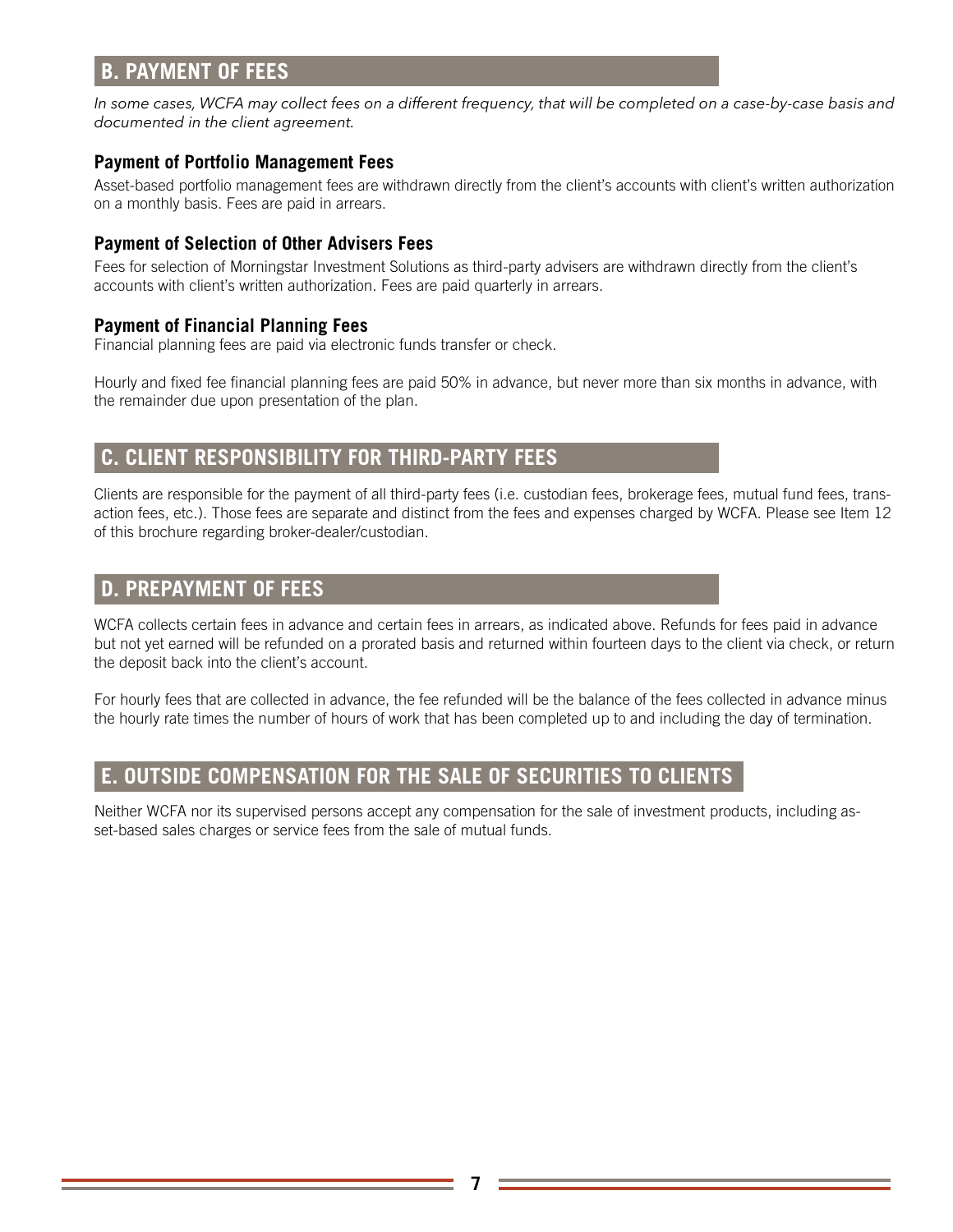# **ITEM 6: PERFORMANCE-BASED FEES & SIDE-BY-SIDE MANAGEMENT**

WCFA does not accept performance-based fees or other fees based on a share of capital gains on or capital appreciation of the assets of a client.

# **ITEM 7: TYPES OF CLIENTS**

WCFA generally provides advisory services to Individuals, High Net Worth Individuals, and Pension and Profit-Sharing plans

WCFA's investment minimum is \$500,000, which may be waived at WCFA's discretion.

# **ITEM 8: METHODS OF ANALYSIS, INVESTMENT STRATEGIES & RISK OF LOSS**

#### **A. METHODS OF ANALYSIS & INVESTMENT STRATEGIES**

#### **Methods of Analysis**

WCFA's methods of analysis include Modern portfolio theory.

Modern portfolio theory is a theory of investment that attempts to maximize portfolio expected return for a given amount of portfolio risk, or equivalently minimize risk for a given level of expected return, each by carefully choosing the proportions of various asset.

#### **Investment Strategies**

WCFA uses long-term trading.

**Investing in securities involves a risk of loss that you, as a client, should be prepared to bear.**

#### **B. MATERIAL RISKS INVOLVED**

#### **Methods of Analysis**

Modern portfolio theory assumes that investors are risk averse, meaning that given two portfolios that offer the same expected return, investors will prefer the less risky one. Thus, an investor will take on increased risk only if compensated by higher expected returns. Conversely, an investor who wants higher expected returns must accept more risk. The exact trade-off will be the same for all investors, but different investors will evaluate the trade-off differently based on individual risk aversion characteristics. The implication is that a rational investor will not invest in a portfolio if a second portfolio exists with a more favorable risk-expected return profile – i.e., if for that level of risk an alternative portfolio exists which has better expected returns.

#### **Investment Strategies**

Long-term trading is designed to capture market rates of both return and risk. Due to its nature, the long-term investment strategy can expose clients to various types of risk that will typically surface at various intervals during the time the client owns the investments. These risks include but are not limited to inflation (purchasing power) risk, interest rate risk, economic risk, market risk, and political/regulatory risk.

Selection of Other Advisers: Although WCFA will seek to select only money managers who will invest clients' assets with the highest level of integrity, WCFA's selection process cannot ensure that money managers will perform as desired and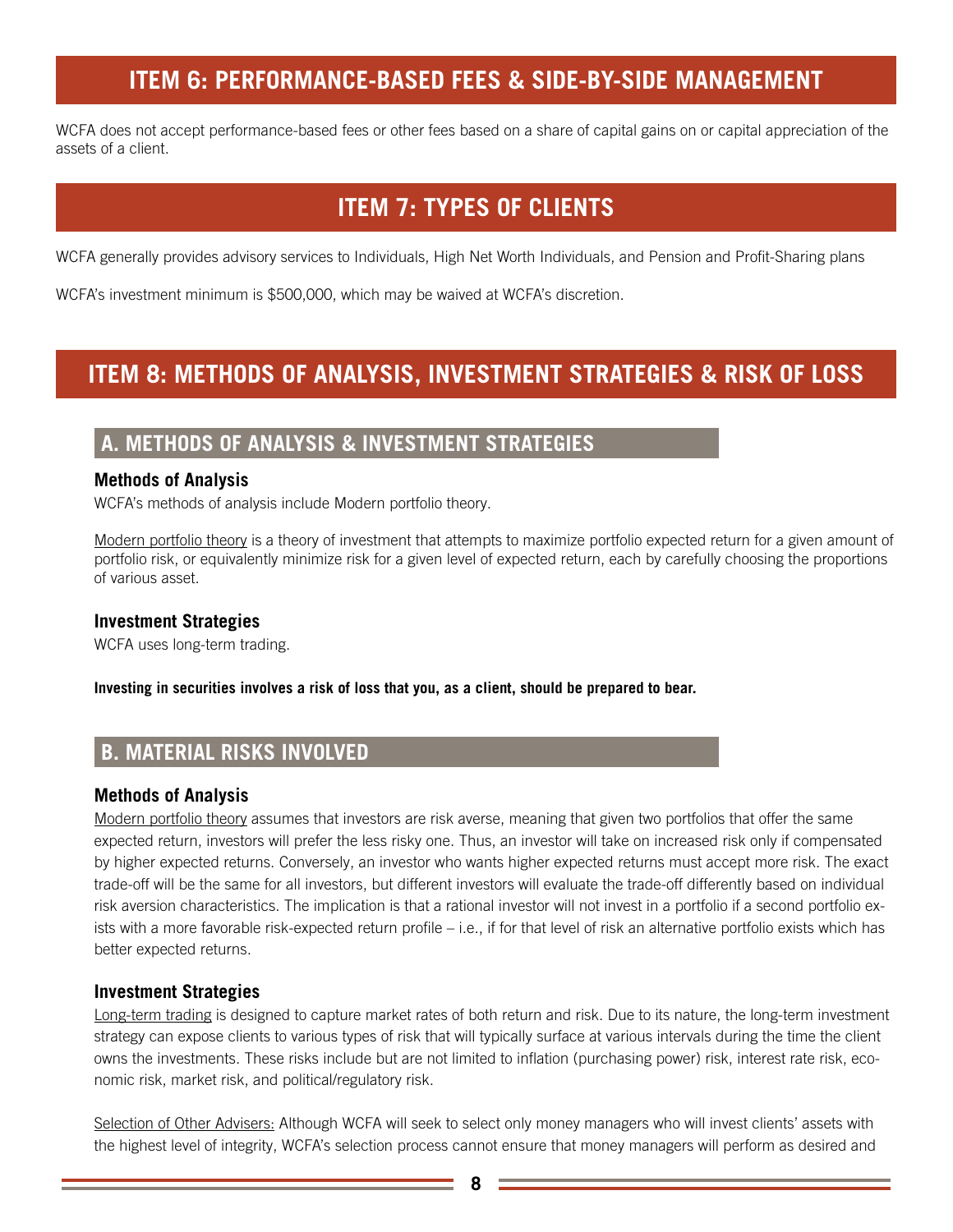WCFA will have no control over the day-to-day operations of any of its selected money managers. WCFA would not necessarily be aware of certain activities at the underlying money manager level, including without limitation a money manager's engaging in unreported risks, investment "style drift" or even regulatory breaches or fraud.

#### **Investing in securities involves a risk of loss that you, as a client, should be prepared to bear.**

#### **C. RISKS OF SPECIFIC SECURITIES UTILIZED**

Clients should be aware that there is a material risk of loss using any investment strategy. The investment types listed below (leaving aside Treasury Inflation Protected/Inflation Linked Bonds) are not guaranteed or insured by the FDIC or any other government agency.

Mutual Funds: Investing in mutual funds carries the risk of capital loss and thus you may lose money investing in mutual funds. All mutual funds have costs that lower investment returns. The funds can be of bond "fixed income" nature (lower risk) or stock "equity" nature.

Equity investment generally refers to buying shares of stocks in return for receiving a future payment of dividends and/or capital gains if the value of the stock increases. The value of equity securities may fluctuate in response to specific situations for each company, industry conditions and the general economic environments.

Fixed income investments generally pay a return on a fixed schedule, though the amount of the payments can vary. This type of investment can include corporate and government debt securities, leveraged loans, high yield, and investment grade debt and structured products, such as mortgage and other asset-backed securities, although individual bonds may be the best-known type of fixed income security. In general, the fixed income market is volatile and fixed income securities carry interest rate risk. (As interest rates rise, bond prices usually fall, and vice versa. This effect is usually more pronounced for longer-term securities.) Fixed income securities also carry inflation risk, liquidity risk, call risk, and credit and default risks for both issuers and counterparties. The risk of default on treasury inflation protected/inflation linked bonds is dependent upon the U.S. Treasury defaulting (extremely unlikely); however, they carry a potential risk of losing share price value, albeit rather minimal. Risks of investing in foreign fixed income securities also include the general risk of non-U.S. investing described below.

Exchange Traded Funds (ETFs): An ETF is an investment fund traded on stock exchanges, similar to stocks. Investing in ETFs carries the risk of capital loss (sometimes up to a 100% loss in the case of a stock holding bankruptcy). Areas of concern include the lack of transparency in products and increasing complexity, conflicts of interest and the possibility of inadequate regulatory compliance. Risks in investing in ETFs include trading risks, liquidity and shutdown risks, risks associated with a change in authorized participants and non-participation of authorized participants, risks that trading price differs from indicative net asset value (iNAV), or price fluctuation and disassociation from the index being tracked. With regard to trading risks, regular trading adds cost to your portfolio thus counteracting the low fees that one of the typical benefits of ETFs. Additionally, regular trading to beneficially "time the market" is difficult to achieve. Even paid fund managers struggle to do this every year, with the majority failing to beat the relevant indexes. With regard to liquidity and shutdown risks, not all ETFs have the same level of liquidity. Since ETFs are at least as liquid as their underlying assets, trading conditions are more accurately reflected in implied liquidity rather than the average daily volume of the ETF itself. Implied liquidity is a measure of what can potentially be traded in ETFs based on its underlying assets. ETFs are subject to market volatility and the risks of their underlying securities, which may include the risks associated with investing in smaller companies, foreign securities, commodities, and fixed income investments (as applicable). Foreign securities in particular are subject to interest rate, currency exchange rate, economic, and political risks, all of which are magnified in emerging markets. ETFs that target a small universe of securities, such as a specific region or market sector, are generally subject to greater market volatility, as well as to the specific risks associated with that sector, region, or other focus. ETFs that use derivatives, leverage, or complex investment strategies are subject to additional risks. Precious Metal ETFs (e.g.,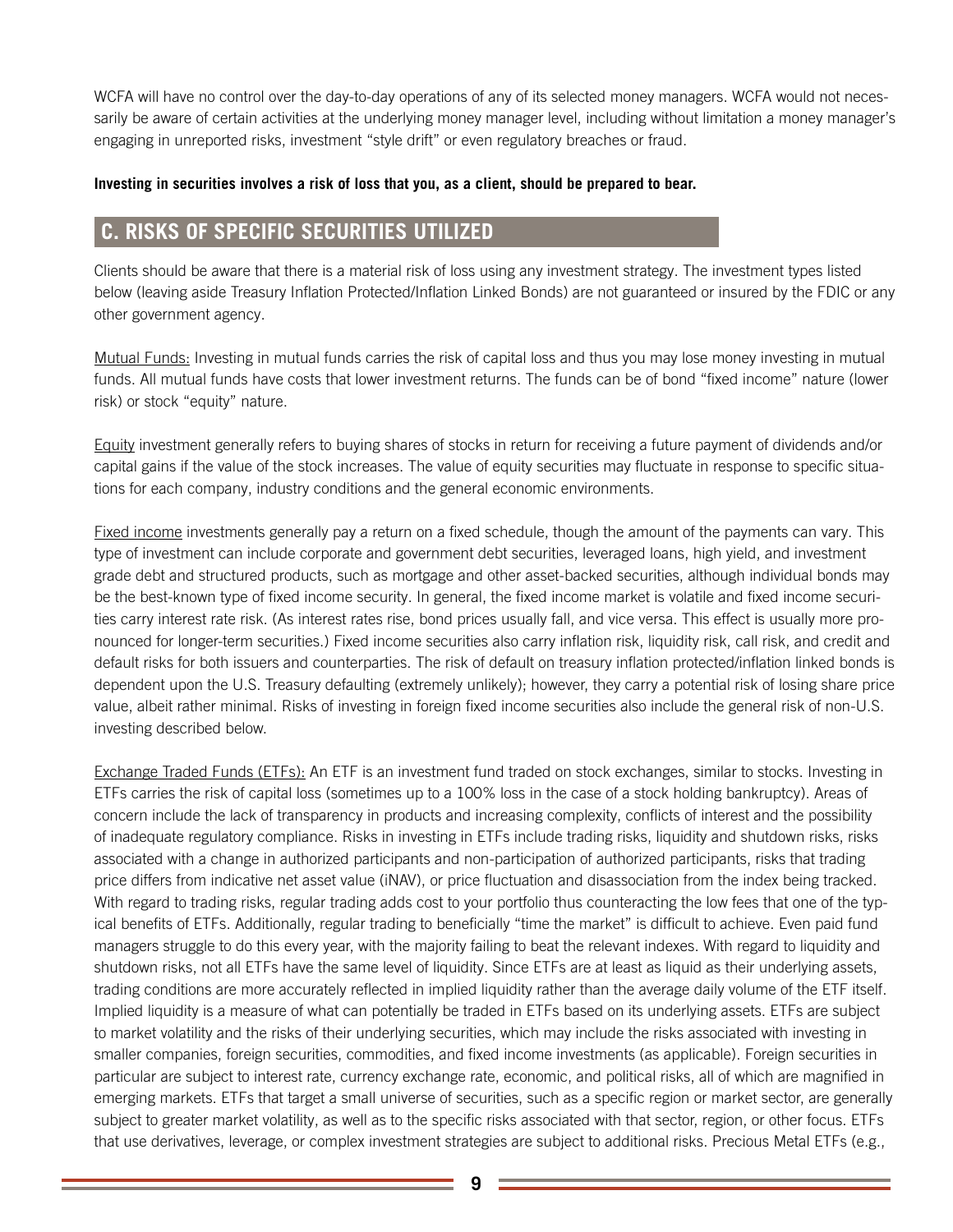Gold, Silver, or Palladium Bullion backed "electronic shares" not physical metal) specifically may be negatively impacted by several unique factors, among them (1) large sales by the official sector which own a significant portion of aggregate world holdings in gold and other precious metals, (2) a significant increase in hedging activities by producers of gold or other precious metals, (3) a significant change in the attitude of speculators and investors. The return of an index ETF is usually different from that of the index it tracks because of fees, expenses, and tracking error. An ETF may trade at a premium or discount to its net asset value (NAV) (or indicative value in the case of exchange-traded notes). The degree of liquidity can vary significantly from one ETF to another and losses may be magnified if no liquid market exists for the ETF's shares when attempting to sell them. Each ETF has a unique risk profile, detailed in its prospectus, offering circular, or similar material, which should be considered carefully when making investment decisions.

Options and other derivatives carry many unique risks, including time sensitivity, and can result in the complete loss of principal. The most conservative options strategy is selling covered calls (investor sells the derivative while in possession of the underlying stock). When selling covered calls, there is a risk the underlying position may be called away at a price lower than the current market price. The riskiest of all option strategies is selling call options against a stock that you do not own. This transaction is referred to as selling uncovered calls or writing naked calls. The primary benefit you can gain from this strategy is the amount of the premium you receive from the sale.

Real estate funds (including REITs) face several kinds of risk that are inherent in the real estate sector, which historically has experienced significant fluctuations and cycles in performance. Revenues and cash flows may be adversely affected by: changes in local real estate market conditions due to changes in national or local economic conditions or changes in local property market characteristics; competition from other properties offering the same or similar services; changes in interest rates and in the state of the debt and equity credit markets; the ongoing need for capital improvements; changes in real estate tax rates and other operating expenses; adverse changes in governmental rules and fiscal policies; adverse changes in zoning laws; the impact of present or future environmental legislation and compliance with environmental laws.

Annuities are a retirement product for those who may have the ability to pay a premium now and want to guarantee they receive certain monthly payments or a return on investment later in the future. Annuities are contracts issued by a life insurance company designed to meet a requirement or other long-term goals. An annuity is not a life insurance policy. Variable annuities are designed to be long-term investments, to meet retirement and other long-range goals. Variable annuities are not suitable for meeting short-term goals because substantial taxes and insurance company charges may apply if you withdraw your money early. Variable annuities also involve investment risks, just as mutual funds do.

Non-U.S. securities present certain risks such as currency fluctuation, political and economic change, social unrest, changes in government regulation, differences in accounting and the lesser degree of accurate public information available.

**Past performance is not indicative of future results. Investing in securities involves a risk of loss that you, as a client, should be prepared to bear.**

# **ITEM 9: DISCIPLINARY INFORMATION**

# **A. METHODS OF ANALYSIS & INVESTMENT STRATEGIES**

There are no criminal or civil actions to report.

#### **B. ADMINISTRATIVE PROCEEDINGS**

There are no administrative proceedings to report.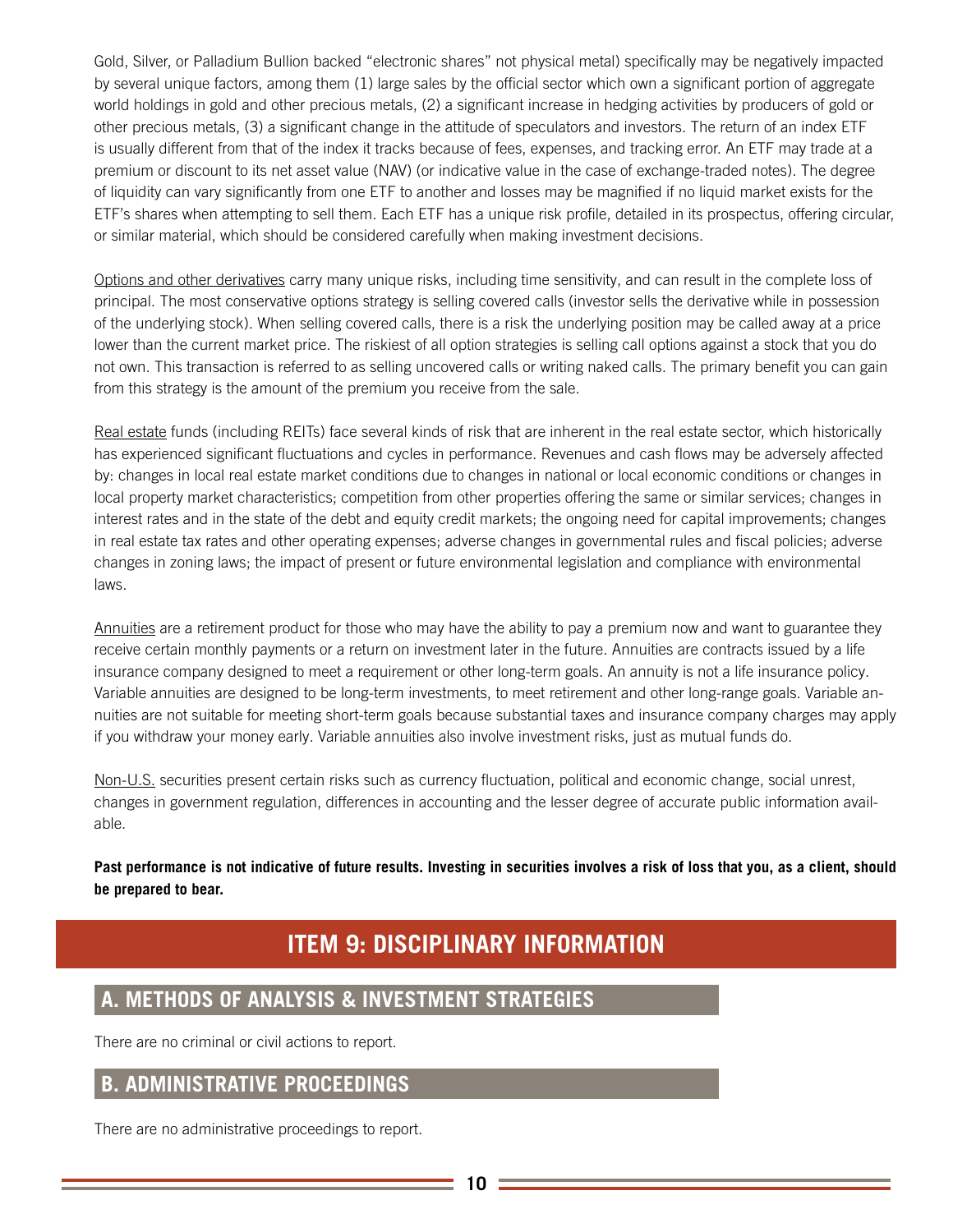#### **C. SELF-REGULATORY ORGANIZATION (SRO) PROCEEDINGS**

There are no self-regulatory organization proceedings to report.

# **ITEM 10: OTHER FINANCIAL INDUSTRY ACTIVITIES AND AFFILIATIONS**

#### **A. REGISTRATION AS A BROKER/DEALER OR BROKER/DEALER REPRESENTATIVE**

Neither WCFA nor its representatives are registered as, or have pending applications to become, a broker/dealer or a representative of a broker/dealer.

## **B. REGISTRATION AS A FUTURES COMMISSION MERCHANT, COMMODITY POOL OPERATOR, OR A COMMODITY TRADING ADVISOR**

Neither WCFA nor its representatives are registered as or have pending applications to become either a Futures Commission Merchant, Commodity Pool Operator, or Commodity Trading Advisor or an associated person of the foregoing entities.

# **C. REGISTRATION RELATIONSHIPS MATERIAL TO THIS ADVISORY BUSINESS AND POSSIBLE CONFLICTS OF INTERESTS**

Clinton Thomas Walkner, Nathan Michael Condon and Jonathon Thomas Jordan are the founding partners of Walkner Condon Tax Services LLC, a tax preparation and consulting services company. From time to time, they may offer clients advice or products from those activities and clients should be aware that these services may involve a conflict of interest. WCFA always acts in the best interest of the client and clients always have the right to decide whether or not to utilize the services of any representative of WCFA in such individual's outside capacities.

### **D. SELECTION OF OTHER ADVISERS OR MANAGERS AND HOW THIS ADVISER IS COMPENSATED FOR THOSE SELECTIONS**

WCFA may direct clients to third-party investment advisers to manage all or a portion of the client's assets. Clients will pay WCFA its standard fee in addition to the standard fee for the advisers to which it directs those clients. This relationship will be memorialized in each of the client, including when determining which third-party investment adviser to recommend to clients. WCFA will ensure that all recommended advisers are licensed or notice filed in the states in which WCFA is recommending them to clients.

# **ITEM 11: CODE OF ETHICS, PARTICIPATION OR INTEREST IN CLIENT TRANSACTIONS AND PERSONAL TRADING**

#### **A. CODE OF ETHICS**

WCFA has a written Code of Ethics that covers the following areas: Prohibited Purchases and Sales, Insider Trading, Personal Securities Transactions, Exempted Transactions, Prohibited Activities, Conflicts of Interest, Gifts and Entertainment, Confidentiality, Service on a Board of Directors, Compliance Procedures, Compliance with Laws and Regulations, Procedures and Reporting, Certification of Compliance, Reporting Violations, Compliance Officer Duties, Training and Education, Recordkeeping, Annual Review, and Sanctions. WCFA's Code of Ethics is available free upon request to any client or prospective client.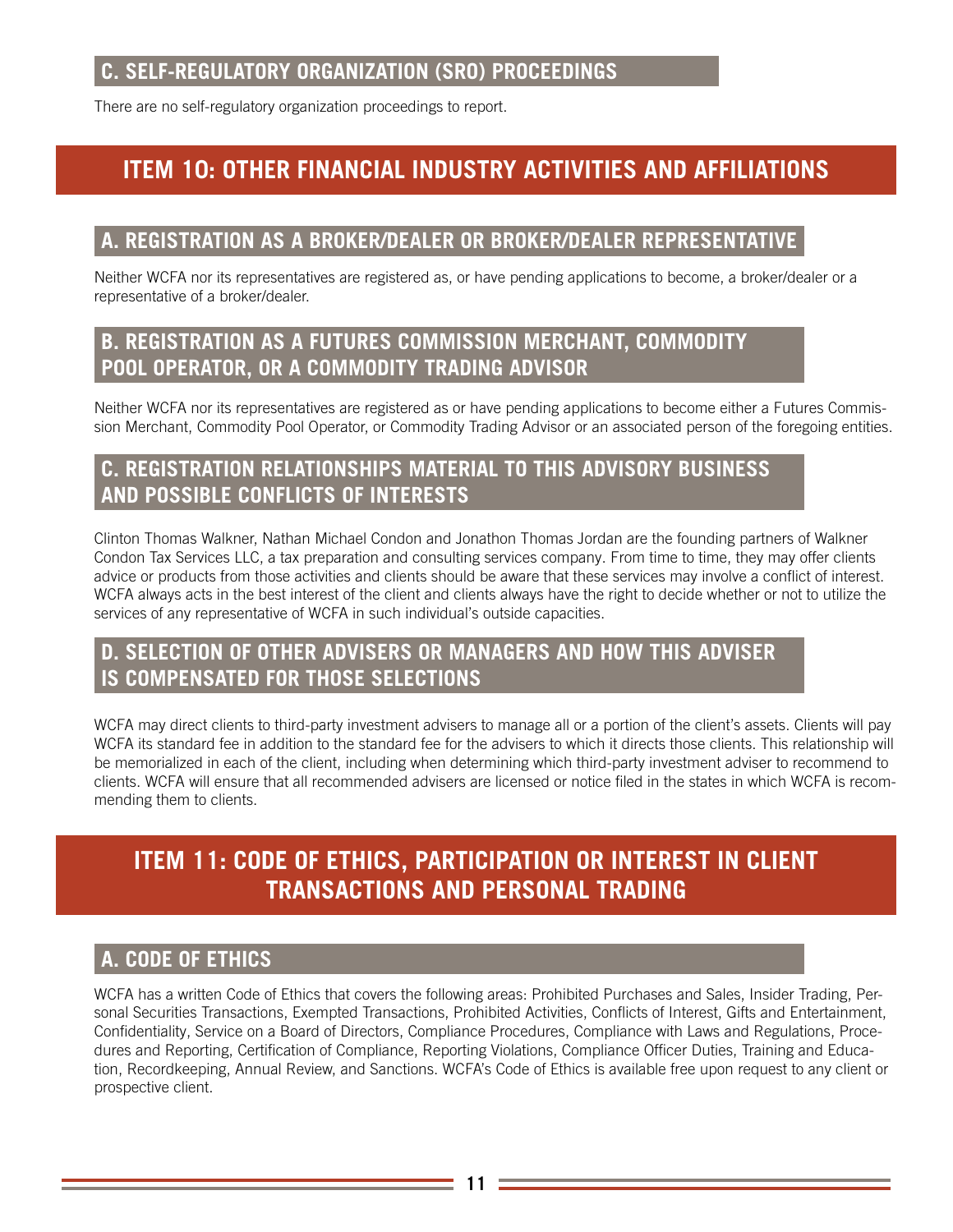## **B. RECOMMENDATIONS INVOLVING MATERIAL FINANCIAL INTERESTS**

WCFA does not recommend that clients buy or sell any security in which a related person to WCFA or WCFA has a material financial interest.

## **C. INVESTING PERSONAL MONEY IN THE SAME SECURITIES AS CLIENTS**

From time to time, representatives of WCFA may buy or sell securities for themselves that they also recommend to clients. This may provide an opportunity for representatives of WCFA to buy or sell the same securities before or after recommending the same securities to clients resulting in representatives profiting off the recommendations they provide to clients. Such transactions may create a conflict of interest. WCFA will always document any transactions that could be construed as conflicts of interest and will never engage in trading that operates to the client's disadvantage when similar securities are being bought or sold.

## **D. TRADING SECURITIES AT/AROUND THE SAME TIME AS CLIENTS' SECURITIES**

From time to time, representatives of WCFA may buy or sell securities for themselves at or around the same time as clients. This may provide an opportunity for representatives of WCFA to buy or sell securities before or after recommending securities to clients resulting in representatives profiting off the recommendations they provide to clients. Such transactions may create a conflict of interest; however, WCFA will never engage in trading that operates to the client's disadvantage if representatives of WCFA buy or sell securities at or around the same time as clients.

# **ITEM 12: BROKERAGE PRACTICES**

### **A. FACTORS USED TO SELECT CUSTODIANS AND/OR BROKER/DEALERS**

Custodians/broker-dealers will be recommended based on WCFA's duty to seek "best execution," which is the obligation to seek execution of securities transactions for a client on the most favorable terms for the client under the circumstances. Clients will not necessarily pay the lowest commission or commission equivalent, and WCFA may also consider the market expertise and research access provided by the broker- dealer/custodian, including but not limited to access to written research, oral communication with analysts, admittance to research conferences and other resources provided by the brokers that may aid in WCFA's research efforts. WCFA will never charge a premium or commission on transactions, beyond the actual cost imposed by the broker-dealer/custodian.

WCFA recommends TD Ameritrade Institutional, a division of TD Ameritrade, Inc. Member FINRA/SIPC, Interactive Brokers LLC, Kingdom Trust, Charles Schwab & Co., Inc., Altruist, and Betterment Securities.

#### **1. Research and Other Soft-Dollar Benefits**

While WCFA has no formal soft dollars program in which soft dollars are used to pay for third party services, WCFA may receive research, products, or other services from custodians and broker-dealers in connection with client securities transactions ("soft dollar benefits"). WCFA may enter into soft-dollar arrangements consistent with (and not outside of) the safe harbor contained in Section 28(e) of the Securities Exchange Act of 1934, as amended. There can be no assurance that any particular client will benefit from soft dollar research, whether or not the client's transactions paid for it, and WCFA does not seek to allocate benefits to client accounts proportionate to any soft dollar credits generated by the accounts. WCFA benefits by not having to produce or pay for the research, products or services, and WCFA will have an incentive to recommend a broker-dealer based on receiving research or services. Clients should be aware that WCFA's acceptance of soft dollar benefits may result in higher commissions charged to the client.

#### **2. Brokerage for Clients Referrals**

WCFA receives no referrals from a broker-dealer or third party in exchange for using that broker-dealer or third party.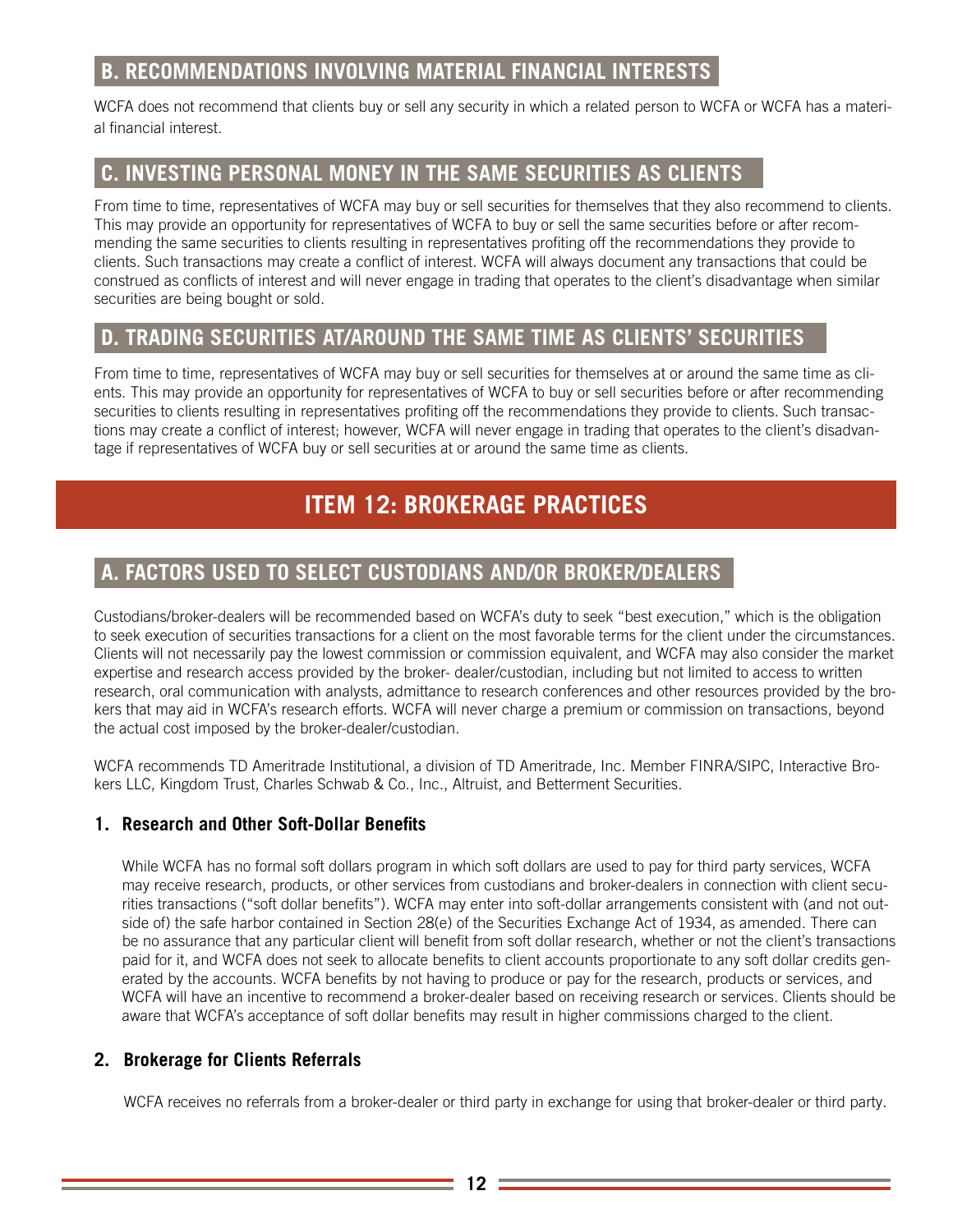#### **3. Clients Directing Which Broker/Dealer/Custodian to Use**

WCFA may permit clients to direct it to execute transactions through a specified broker-dealer. If a client directs brokerage, then the client will be required to acknowledge in writing that the client's direction with respect to the use of brokers supersedes any authority granted to WCFA to select brokers; this direction may result in higher commissions, which may result in a disparity between free and directed accounts; the client may be unable to participate in block trades (unless WCFA is able to engage in "step outs"); and trades for the client and other directed accounts may be executed after trades for free accounts, which may result in less favorable prices, particularly for illiquid securities or during volatile market conditions. Not all investment advisers allow their clients to direct brokerage.

### **B. AGGREGATING (BLOCK) TRADING FOR MULTIPLE CLIENT ACCOUNTS**

If WCFA buys or sells the same securities on behalf of more than one client, then it may (but would be under no obligation to) aggregate or bunch such securities in a single transaction for multiple clients in order to seek more favorable prices, lower brokerage commissions, or more efficient execution. In such case, WCFA would place an aggregate order with the broker on behalf of all such clients in order to ensure fairness for all clients; provided, however, that trades would be reviewed periodically to ensure that accounts are not systematically disadvantaged by this policy. WCFA would determine the appropriate number of shares and select the appropriate brokers consistent with its duty to seek best execution, except for those accounts with specific brokerage direction (if any).

# **ITEM 13: REVIEW OF ACCOUNTS**

## **A. FREQUENCY AND NATURE OF PERIODIC REVIEWS AND WHO MAKES THOSE REVIEWS**

All client accounts for WCFA's advisory services provided on an ongoing basis are reviewed at least Annually by Nathan C Condon, Founding Partner | Financial Advisor, with regard to clients' respective investment policies and risk tolerance levels. All accounts at WCFA are assigned to this reviewer.

All financial planning accounts are reviewed upon financial plan creation and plan delivery by Nathan C Condon, Founding Partner | Financial Advisor. Financial

planning clients are provided a one-time financial plan concerning their financial situation. After the presentation of the plan, there are no further reports. Clients may request additional plans or reports for a fee.

# **B. FACTORS THAT WILL TRIGGER A NON-PERIODIC REVIEW OF CLIENT ACCOUNTS**

Reviews may be triggered by material market, economic or political events, or by changes in client's financial situations (such as retirement, termination of employment, physical move, or inheritance).

With respect to financial plans, WCFA's services will generally conclude upon delivery of the financial plan.

#### **C. CONTENT AND FREQUENCY OF REGULAR REPORTS PROVIDED TO CLIENTS**

Each client of WCFA's advisory services provided on an ongoing basis will receive a quarterly report detailing the client's account, including assets held, asset value, and calculation of fees. This written report will come from the custodian.

Each financial planning client will receive the financial plan upon completion.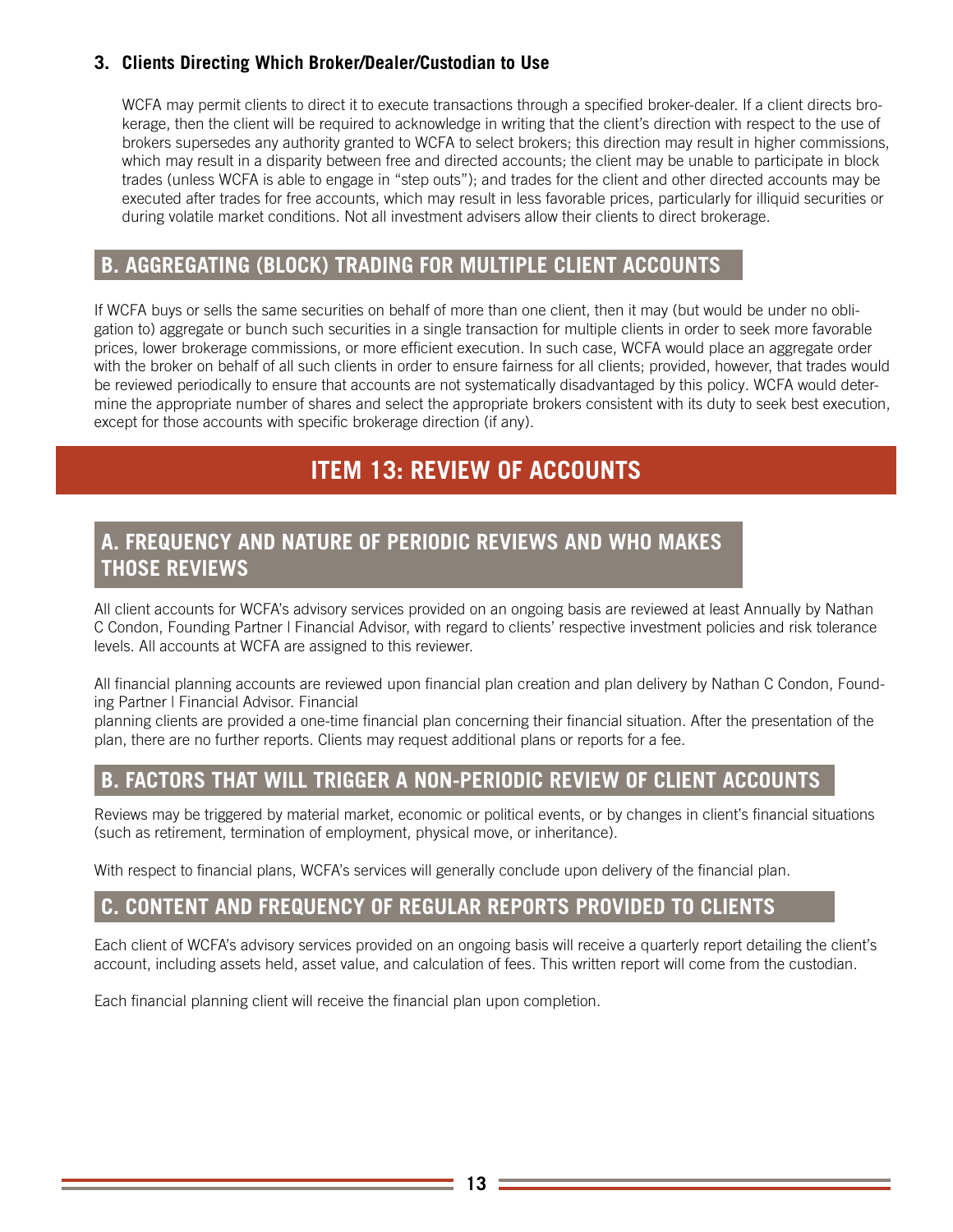## **A. ECONOMIC BENEFITS PROVIDED BY THIRD PARTIES FOR ADVICE RENDERED TO CLIENTS (INCLUDES SALES AWARDS OR OTHER PRIZES)**

WCFA participates in the institutional advisor program (the "Program") offered by TD Ameritrade. TD Ameritrade offers independent investment adviser services which include custody of securities, trade execution, clearance and settlement of transactions. WCFA receives some benefits from TD Ameritrade through its participation in the program.

As disclosed above, WCFA participates in TD Ameritrade's institutional advisor program and WCFA may recommend TD Ameritrade to clients for custody brokerage services. There is no direct link between WCFA's participation in the Program and the investment advice it gives to its execution and then allocates the appropriate shares to client accounts); the ability to have WCFA's fees deducted directly from client accounts; access to an electronic communications network for client order entry and account information; access to mutual funds with no transaction fees and to certain institutional money managers; and discounts on compliance, marketing, research, technology, and practice management products or services provided to WCFA by third party vendors. TD Ameritrade may also pay for business consulting and professional services received by WCFA's related persons. Some of the products and services made available by TD Ameritrade through the Program may benefit WCFA but may not benefit its client accounts. These products or services may assist WCFA in managing and administering client accounts, including accounts not maintained at TD Ameritrade. Other services made available by TD Ameritrade are intended to help WCFA manage and further develop its business enterprise. The benefits received by WCFA or its personnel through participation in the Program do not depend on the amount of brokerage transactions directed to TD Ameritrade. As part of its fiduciary duties to clients, WCFA endeavors at all times to put the interests of its clients first. Clients should be aware, however, that the receipt of economic benefits by WCFA or its related persons in and of itself creates a conflict of interest and may indirectly influence the WCFA's choice of TD Ameritrade for custody and brokerage services.

Charles Schwab & Co., Inc. Advisor Services provides WCFA with access to Charles Schwab & Co., Inc. Advisor Services' institutional trading and custody services, which are typically not available to Charles Schwab & Co., Inc. Advisor Services retail investors. These services generally are available to independent investment advisers on an unsolicited basis, at no charge to them so long as a total of at least \$10 million of the adviser's clients' assets are maintained in accounts at Charles Schwab & Co., Inc. Advisor Services. Charles Schwab & Co., Inc. Advisor Services includes brokerage services that are related to the execution of securities transactions, custody, research, including that in the form of advice, analyses and reports, and access to mutual funds and other investments that are otherwise generally available only to institutional investors or would require a significantly higher minimum initial investment. For WCFA client accounts maintained in its custody, Charles Schwab & Co., Inc. Advisor Services generally does not charge separately for custody services but is compensated by account holders through commissions or other transaction-related or asset-based fees for securities trades that are executed through Charles Schwab & Co., Inc. Advisor Services or that settle into Charles Schwab & Co., Inc. Advisor Services accounts.

Charles Schwab & Co., Inc. Advisor Services also makes available to WCFA other products and services that benefit WCFA but may not benefit its clients' accounts. These benefits may include national, regional or WCFA specific educational events organized and/or sponsored by Charles Schwab & Co., Inc. Advisor Services. Other potential benefits may include occasional business entertainment of personnel of WCFA by Charles Schwab & Co., Inc. Advisor Services personnel, including meals, invitations to sporting events, including golf tournaments, and other forms of entertainment, some of which may accompany educational opportunities. Other of these products and services assist WCFA in managing and administering clients' accounts. These include software and other technology (and related technological training) that provide access to client account data (such as trade confirmations and account statements), facilitate trade execution (and allocation of aggregated trade orders for multiple client accounts, if applicable), provide research, pricing information and other market data, facilitate payment of WCFA's fees from its clients' accounts (if applicable), and assist with back-office training and support functions, recordkeeping and client reporting. Many of these services generally may be used to service all or some substantial number of WCFA's accounts. Charles Schwab & Co., Inc. Advisor Services also makes available to WCFA other services intended to help WCFA manage and further develop its business enterprise. These services may include professional compliance, legal and business consulting, publications and conferences on practice management, information technology, business succession, regulatory compliance, employee benefits providers, and human capital consultants, insurance and marketing. In addition, Charles Schwab & Co., Inc. Advisor Services may make available, arrange and/or pay vendors for these types of services rendered to WCFA by independent third parties. Charles Schwab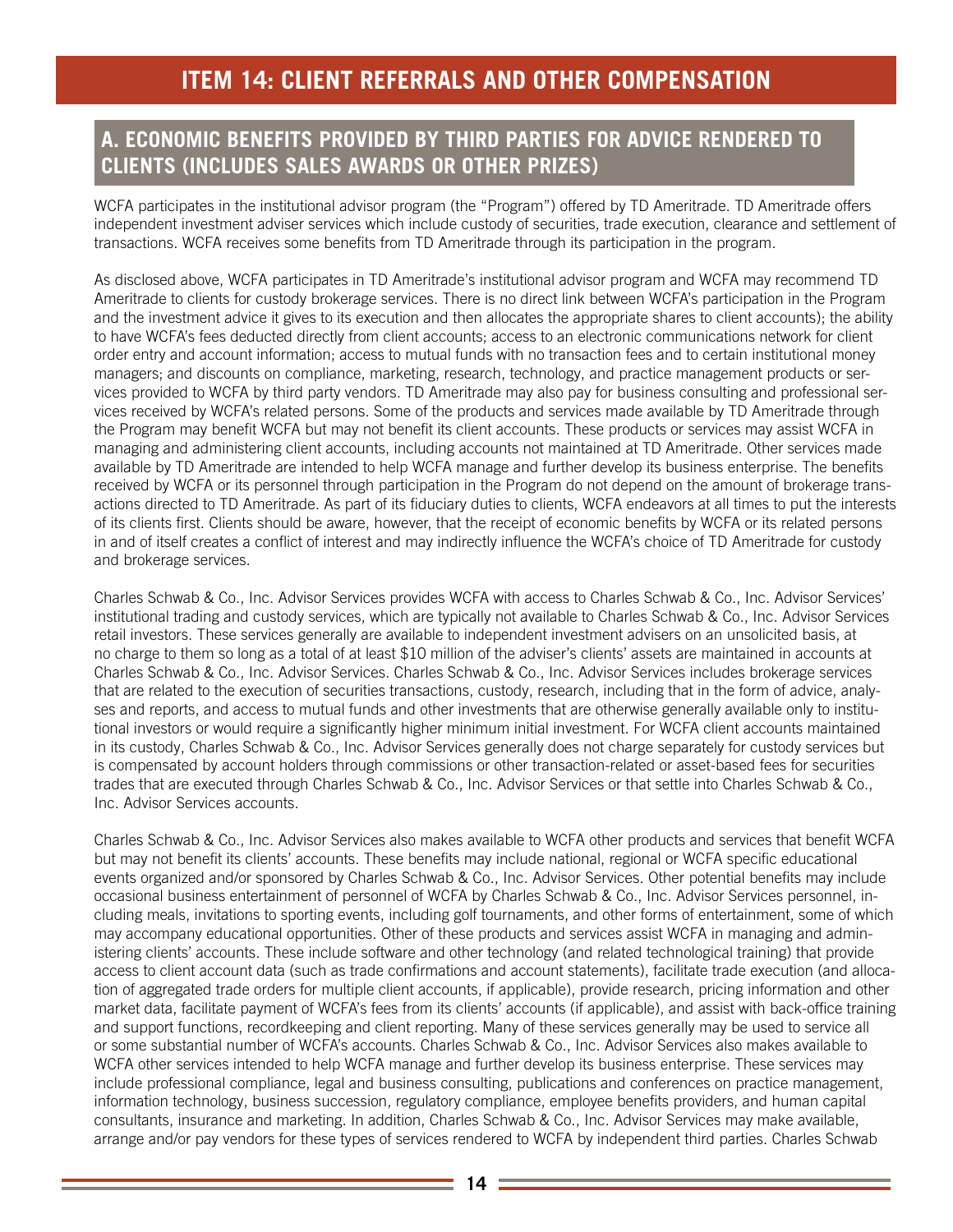& Co., Inc. Advisor Services may discount or waive fees it would otherwise charge for some of these services or pay all or a part of the fees of a third-party providing these services to WCFA. WCFA is independently owned and operated and not affiliated with Charles Schwab & Co., Inc. Advisor Services.

#### **B. COMPENSATION TO NON – ADVISORY PERSONNEL FOR CLIENT REFERRALS**

WCFA does not directly or indirectly compensate any person who is not advisory personnel for client referrals.

# **ITEM 15: CUSTODY**

When advisory fees are deducted directly from client accounts at client's custodian, WCFA will be deemed to have limited custody of client's assets and must have written authorization from the client to do so. Clients will receive all account statements and billing invoices that are required in each jurisdiction, and they should carefully review those statements for accuracy.

Custody is also disclosed in Form ADV Item 15 due to the fact that WCFA has authority to transfer money from client account(s), which constitutes a standing letter of authorization (SLOA). Standing Letters of Authorization are facilitated and maintained by the firm's qualified custodians. Accordingly, WCFA will follow the safeguards specified by the SEC rather than undergo an annual audit.

# **ITEM 16: INVESTMENT DISCRETION**

WCFA provides discretionary and non-discretionary investment advisory services to clients. The advisory contract established with each client sets forth the discretionary authority for trading. Where investment discretion has been granted, WCFA generally manages the client's account and makes investment decisions without consultation with the client as to when the securities are to be bought or sold for the account, the total amount of the securities to be bought/sold, what securities to buy or sell, or the price per share.

# **ITEM 17: VOTING CLIENT SECURITIES (PROXY VOTING)**

WCFA will not ask for, nor accept voting authority for client securities. Clients will receive proxies directly from the issuer of the security or the custodian. Clients should direct all proxy questions to the issuer of the security.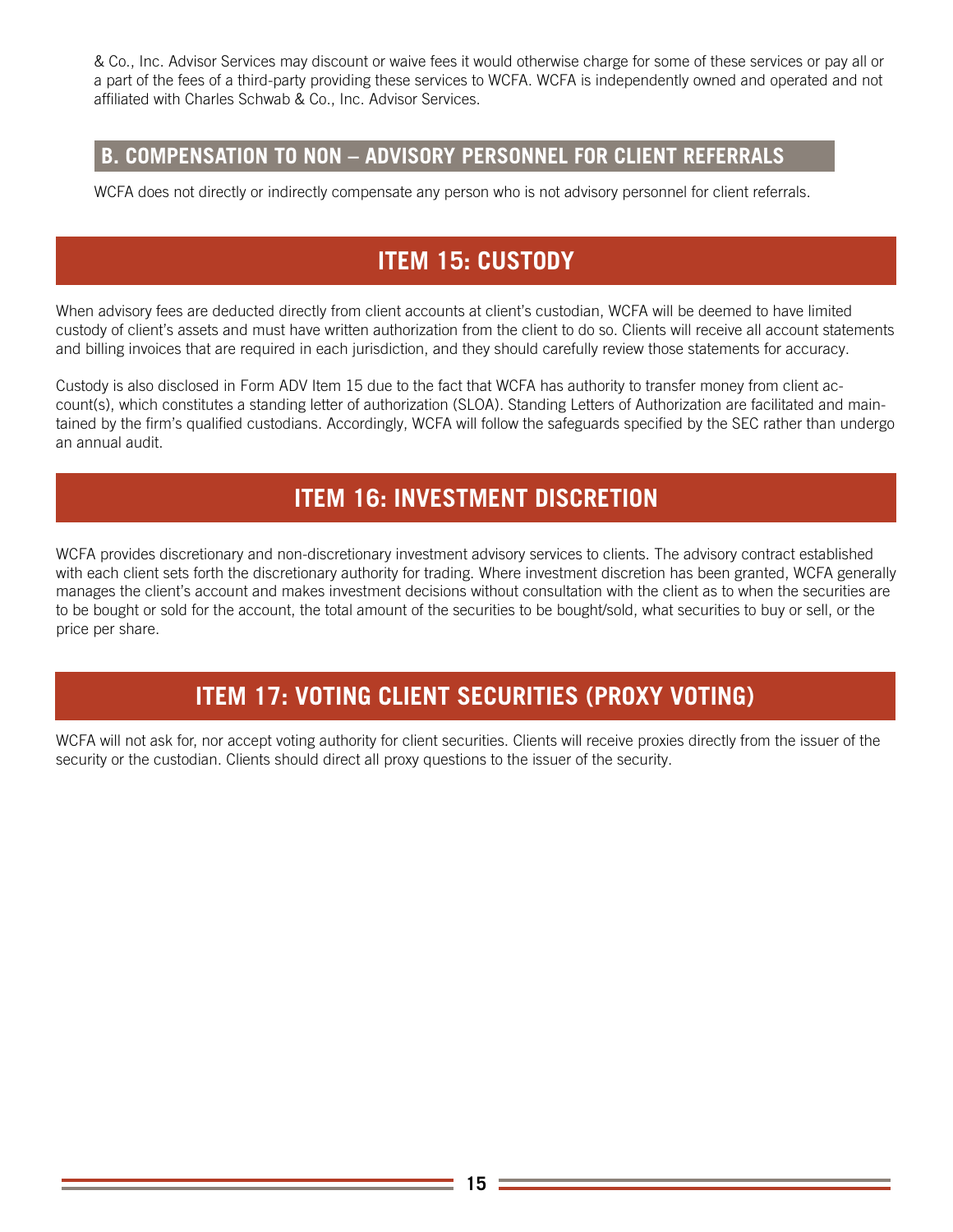# **ITEM 18: FINANCIAL INFORMATION**

# **A. BALANCE SHEET**

WCFA neither requires nor solicits prepayment of more than \$1,200 in fees per client, six months or more in advance, and therefore is not required to include a balance sheet with this brochure.

# **B. FINANCIAL CONDITIONS REASONABLY LIKELY TO IMPAIR ABILITY TO MEET CONTRACTUAL COMMITMENTS TO CLIENTS**

Neither WCFA nor its management has any financial condition that is likely to reasonably impair FCA's ability to meet contractual commitments to clients.

## **C. BANKRUPTCY PETITIONS IN PREVIOUS 10 YEARS**

WCFA has not been the subject of a bankruptcy petition in the last 10 years.